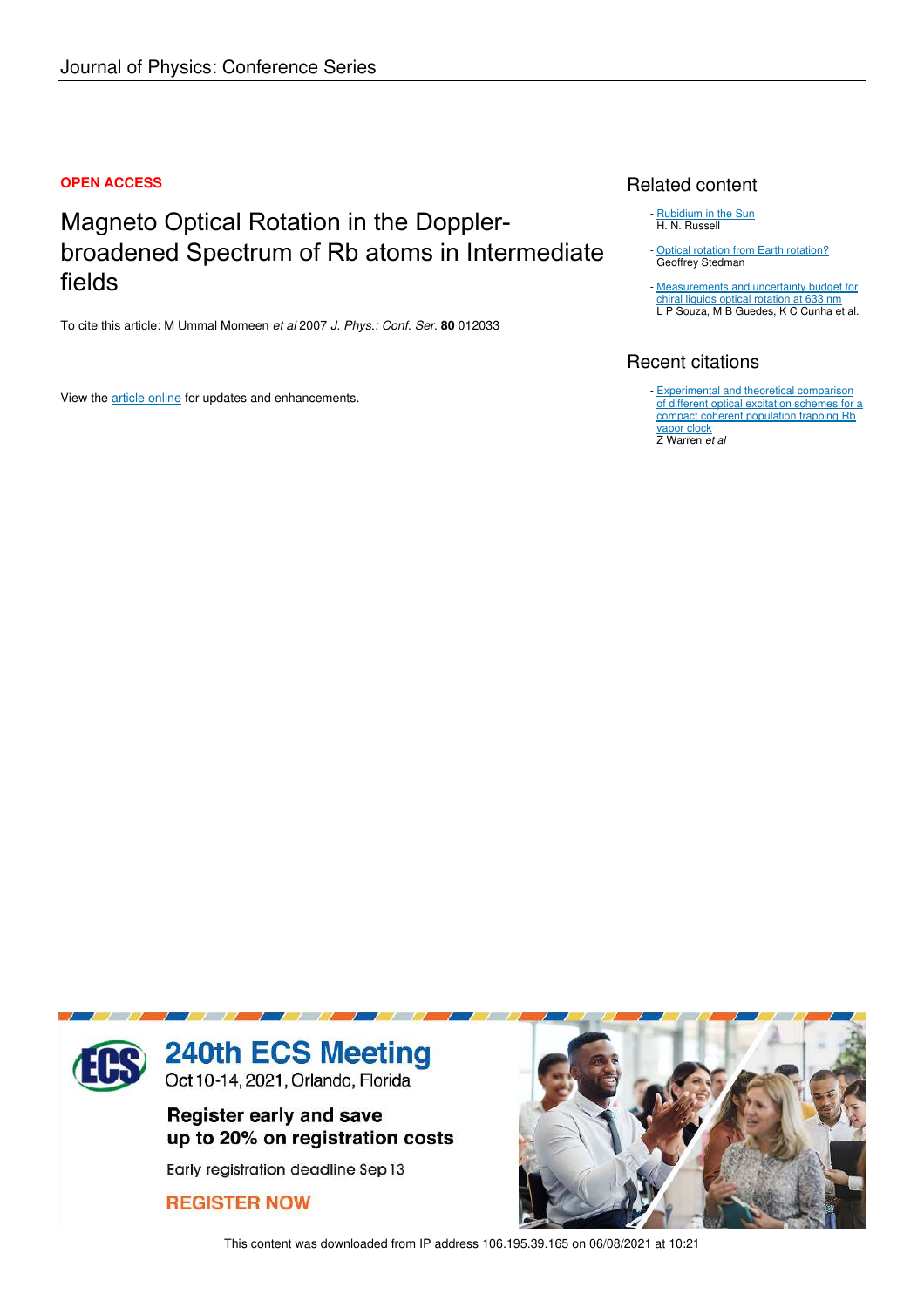# **Magneto Optical Rotation in the Doppler- broadened Spectrum of Rb atoms in Intermediate fields**

# **M Ummal Momeen, G Rangarajan and P C Deshmukh**

Department of Physics, Indian Institute of Technology-Madras, Chennai-36, India.

**Email:** momeen@physics.iitm.ac.in, rajan@iitm.ac.in, pcd@physics.iitm.ac.in

**Abstract.** Doppler- broadened absorption spectrum of rubidium ( ${}^{87}Rb$  and  ${}^{85}Rb$ )  $D_2$ line has been studied in the presence of a magnetic field of intermediate strength i.e. up to 5mT. Resonant non - linear magneto optical rotation is measured in the Doppler broadened spectrum of rubidium atomic vapour. Low light intensity approximation in the intermediate field region has been made to calculate the magneto optical rotation and to compare with experimental data. The enhancement of non-linear magneto optical rotation is discussed taking into account hole burning and circular birefringence in the intermediate field region.

**PACS code:** 32.60.+i, 32.10.Fn

# **1. Introduction**

Non-linear Magneto Optical Rotation (NMOR) is a useful tool for precision metrology. Recent developments in this area suggest the possibility of highly sensitive magnetometry, magneto- optical switching, occurrence of parity and time-reversal violation and electric dipole moment in atoms [1-5]. Faraday and Voigt effects are the most prominent magneto optical effects and there are other non - linear magneto optical effects such as the Hanle effect, level crossing etc. If the frequency of the incident radiation matches the transition frequency of the medium then Faraday Effect is called Resonant Faraday Effect. Resonant magneto-optical effects have large magnitudes compared to simple Faraday or Voigt effects in transparent media such as glasses and liquids.

When linearly polarized laser field interacts resonantly with an atom in the presence of an external magnetic field, the different polarization components of the incident field couple to different transitions between the Zeeman sublevels. As a result, the absorption and dispersion of the different polarization components may be different, giving rise to such effects as dichroism and birefringence which result in changes in the polarization ( $\sigma_{+}$  and  $\sigma_{-}$ ) of the transmitted light.

NMOR has already been studied extensively for weak fields (geophysical range) [6- 8]. However, to our knowledge, no studies have been reported for the rubidium atomic vapour in fields of intermediate strength. Weis *et al.* have discussed the Faraday rotation in the intermediate field region for cesium atoms using low laser power approximation [9]. We have followed their method to calculate the NMOR for Rb atomic vapour. We have observed the Doppler broadened spectrum of rubidium  $({}^{87}Rb)$  and  ${}^{85}Rb)$  atomic vapour. We have studied these effects experimentally for intermediate magnetic field strengths  $(g_J \mu_B B \sim A_J)$ upto 5 mT. High field NMOR for calcium has been discussed by G. S. Agarwal *et al.* [10].

 In this paper we present laser power and magnetic field dependent NMOR in the Doppler broadened spectrum. The Bennet structure related NMOR and coherence NMOR are distinguished with the help of power dependent measurements. NMOR in the Rb atomic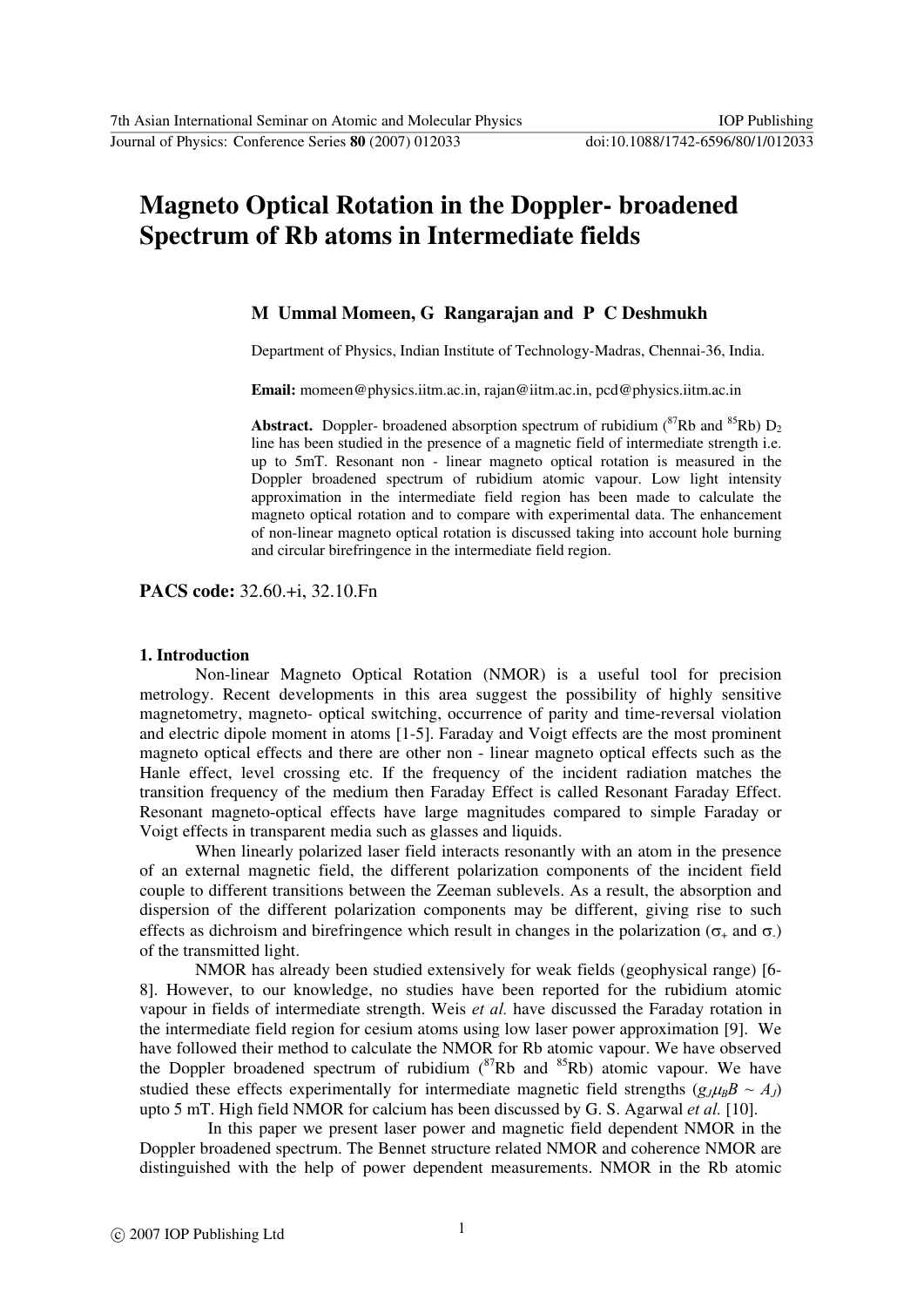vapour at room temperature  $(22^{\circ}$  C) is due to ground state Zeeman coherences through 'transit effect' (uncoated cell without buffer gas) and Bennet structure effects [8]. A preliminary analysis of the experimental data has been made. The intensity dependent rotation predicts that saturation effects play a vital role in enhancing the non-linear effects.

## **2. Theory**

 $87Rb$  (~27.85%) and  $85Rb$  (~72.15%) are naturally occurring isotopes of rubidium. The selection rules for the D<sub>2</sub> line transition are  $\Delta J = 0$  or  $\pm 1$ ,  $\Delta l = \pm 1$ ,  $\Delta S = 0$ ; for hyperfine transition we have  $\Delta F = 0$  or ±1, and  $\Delta M_F = 0$  or ±1. Here, F=I+J to |I-J|, where I is the nuclear spin and J is the electronic total angular momentum quantum number. The Hamiltonian which includes the hyperfine interaction in an intermediate magnetic field [11] is:

$$
H_{HFS} = A_J(\mathbf{I}.\mathbf{J}) + \frac{B_J}{2I(2I-1)J(2J-1)} [3(\mathbf{I}.\mathbf{J})^2 + \frac{3}{2}(\mathbf{I}.\mathbf{J}) - I(I+1)J(J+1)] + g_J \mu_B \mathbf{J}.\mathbf{B} - g_I \mu_N \mathbf{I}.\mathbf{B}
$$
 (1)

where  $A_J$  is the magnetic hyperfine structure constant and  $B_J$  is the electric quadrupole interaction constant. The last two terms in the above equation represent the interaction of the electronic and nuclear magnetic moments with the external magnetic field. Here  $g_J$  and  $g_I$  are the electronic and nuclear g factors.

#### **2.1 Faraday rotation in the case of Doppler broadened spectrum**

Linearly polarized light incident on the sample can be resolved into left circularly  $(\sigma<sub>+</sub>)$  and right circularly  $(\sigma<sub>-</sub>)$  polarized components. The magnetic sublevels are degenerate in the absence of a magnetic field and that results in a coincidence of the optical resonance frequencies for  $\sigma_{+}$  and  $\sigma_{-}$ . In the presence of an external magnetic field, the Zeeman shifts lead to a difference between the resonance frequencies for the two circular polarizations. The plane of polarization is rotated by an angle

$$
\varphi = \pi (n_+ - n_-) \frac{l}{\lambda} \tag{2}
$$

where *n* is the refractive index and *l* is the length of the sample and  $\lambda$  is the wavelength of laser.

 Low power (laser intensity) approximation [9] is applicable only when the medium is optically thin and there is no variation in the output intensity with respect to the input field. A theoretical description for NMOR in the limit of low laser intensity and for intermediate magnetic fields has been developed by Weis *et al* . The refractive index for the circularly polarized EM plane wave propagating in a Doppler broadened medium along a magnetic field *B* can be written as

$$
n_{\pm}(\omega, FM, F'M \pm 1) - 1
$$
  
=  $(C/\Gamma_D) \Big| \Big\langle \overline{F'M \pm 1} | D_{\pm} | \overline{FM} \Big\rangle \Big|^2 Z[x = (\widetilde{\omega}_{F'M \pm 1} - \widetilde{\omega}_{FM}) / \Gamma_D, y = \gamma / 2 \Gamma_D]$  (3)

where  $\gamma$  is the width of the transition, and the tildes denote wave functions and energies perturbed by the magnetic field and  $C = N(2\pi / \hbar) / (2J + 1)(2I + 1)$ , *N* is the number density of atoms in the ground state.  $\Gamma_D = \omega (2k_B T / mc^2)^{1/2}$  is the Doppler width and

the plasma dispersion function  $f(x, y) = \frac{1}{\sqrt{2}} \int_{0}^{\infty} \frac{\exp(-\xi^2)}{2\xi^2}$  $(x+iy)$  $Z(x, y) = \frac{1}{\sqrt{2\pi}} \int_{0}^{\infty} \frac{\exp(-\xi^2)}{2\xi^2} d\xi$ *x iy*  $(\xi^2)d\xi$  $\pi$   $\frac{J}{20}$   $\xi$ ∞ −∞  $=\frac{1}{\sqrt{\pi}}\int_{-\infty}^{\infty}\frac{\exp(-\xi^2)}{\xi-(x+\xi)}$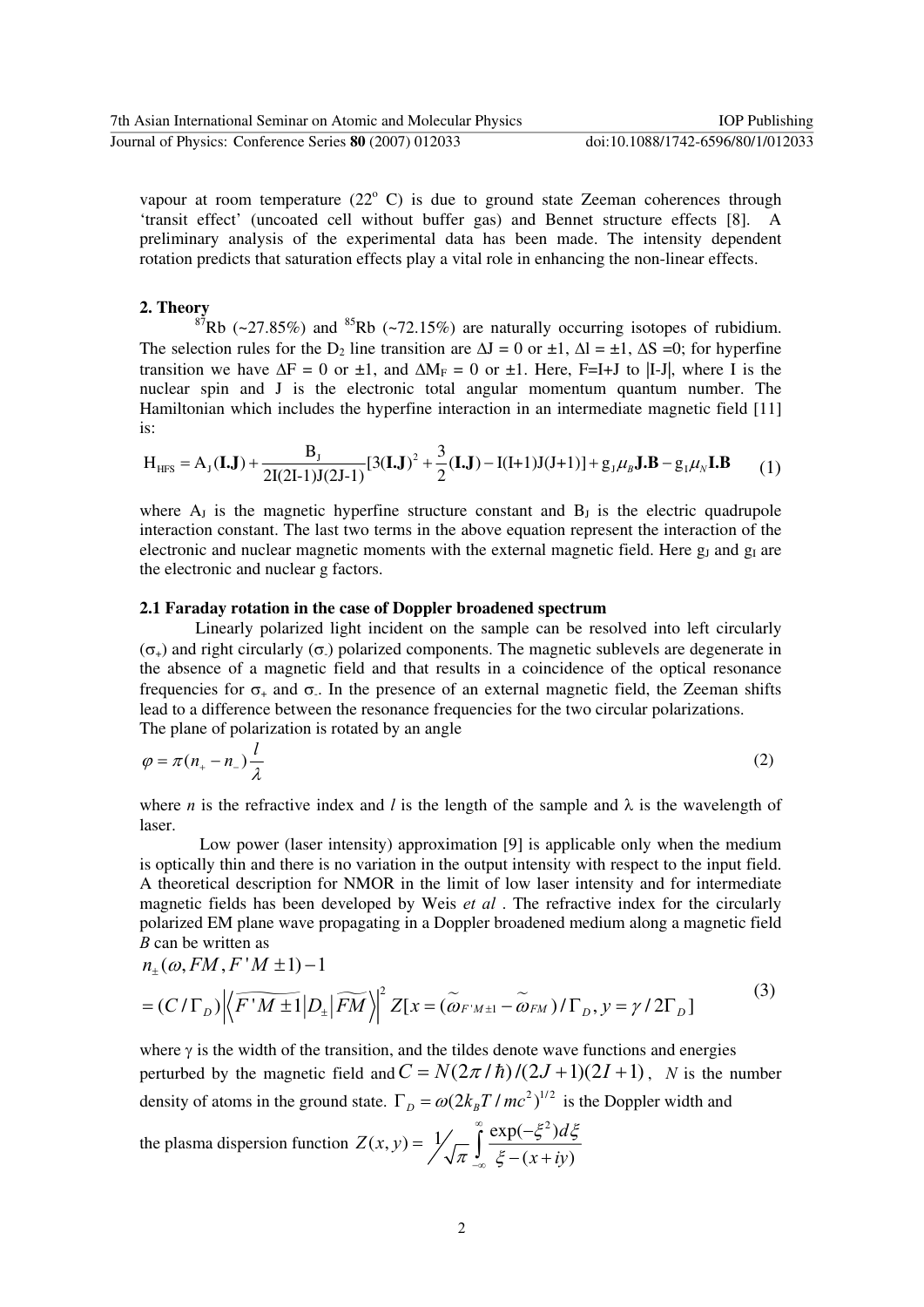For the ground state  $(5S_{1/2})$ , the electric quadrupole coupling constant  $B_J$  is zero and the magnetic dipole term  $A_J$  is quite large (1011.9 MHz for <sup>85</sup>Rb and 3417.3 MHz for <sup>87</sup>Rb). This shows that the low field approximation  $(g_J\mu_B B \ll A_J)$  is applicable in the ground state and in this case F is a good quantum number. Our earlier work [12] indicates that the non-linear nature of Zeeman sublevels is more pronounced in the excited state  $(5P_{3/2})$  and it is due to the coupling between different F' levels with the same  $M_F$ ' value. Here F' is not a good quantum number and the energies ( $\hbar \omega_{F/M}$ ) have to be calculated by diagonalizing the complete Hamiltonian.The energy eigenvalues are shown as functions of the applied magnetic field in figure 1.



Figure 1. <sup>85</sup>Rb first excited state (5P3/2) Zeeman levels.

The perturbed wavefunctions are given by:

 $\widetilde{F',M'}\Bigl>=\sum_{F''} \alpha_{F'M',F''M'}\Bigl|F'',M'\Bigr|$  $\widetilde{F'(M')} = \sum_{F''} \alpha_{F'M',F''M'} |F'', M' \rangle$ , where  $\alpha$  is the matrix which diagonalizes  $H_{HFS}$ . Using the above expression in equation (3) gives

 $n_{\pm}(\omega, FM, F'M \pm 1) - 1$ 

$$
= (C/\Gamma_D) \Big| \Big\langle J' \Big| D \Big| J \Big\rangle \Big|^2 Z(x, y) \Bigg[ \sum_{F^*} (-1)^{F+F^* - M} \alpha_{F^* M, F^* M} [(2F+1)(2F^*+1)]^{1/2} \begin{Bmatrix} F^* J' I \\ J & F \end{Bmatrix} \begin{Bmatrix} F^* & 1 & F \\ -M \mp 1 & \pm 1 & M \end{Bmatrix} \Bigg]^2
$$

Here in our calculation we assume  $\alpha_{F^{\prime}M,F^{\prime}M}$  as unity. The Faraday rotation

$$
\Phi_F = \frac{\omega l}{2c} \sum_{F,M} \text{Re}[n_+(\omega, FM, F'M+1) - n_-(\omega, FM, F'M-1)] \tag{4}
$$

 In the strong laser field limit, the motion of atoms in the transverse direction is neglected as discussed by Novikova [13]. It gives a rotation of the plane of polarization  $\varphi$  and absorption A as

$$
\varphi \sim x \log(1 + \frac{1}{x^2})
$$
\n<sup>(5)</sup>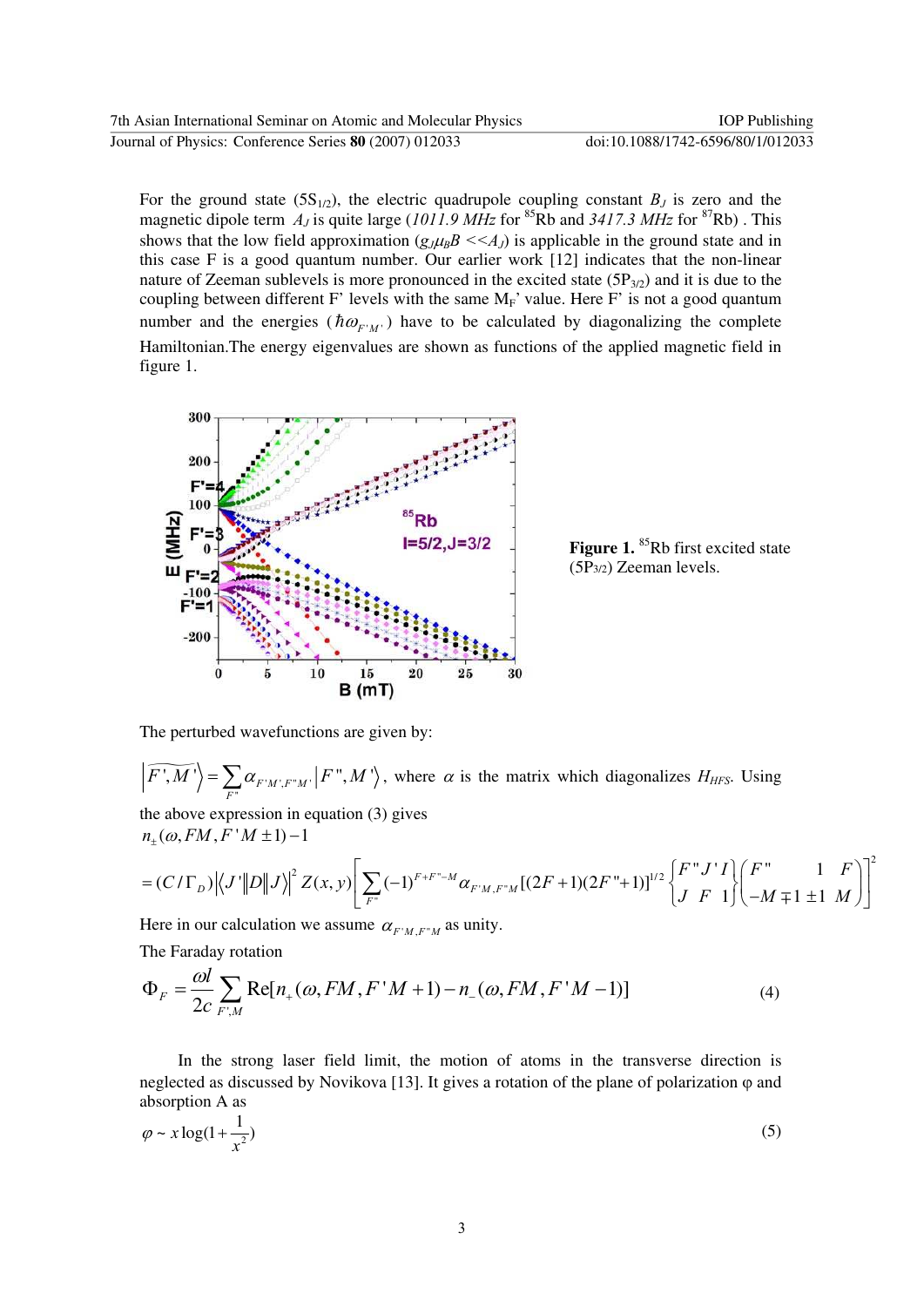$$
A \sim x \arctan \frac{1}{x} \tag{6}
$$

where  $x = \frac{7}{|Q|^2}$  $x = \frac{S\gamma}{|S|}$ Ω ,  $\Omega$  is the Rabi frequency and S is the Zeeman level shift.

#### **3. Experimental Setup**

A block diagram of our experimental setup is shown in figure 2.



**Figure 2.** A Schematic diagram of an Experimental setup ECDL-External Cavity Diode Laser, ND filter- Neutral Density filter, P-Polarizer, PBS-Polarized beam splitter, PD1, PD2- Photo diodes, H-Helmholtz coil.

The Rb vapour cell is kept inside a Helmholtz coil. For the NMOR measurements in the Faraday geometry, the applied field should be parallel to the direction of the laser beam. A commercial Sacher Lasertechnik 780 nm wavelength external cavity diode laser in Littrow configuration with a large coarse tuning range 10 nm  $\langle \Delta \lambda \rangle$  < 90 nm and a moderate piezo electric fine tuning range 0.3 nm  $\langle \Delta \lambda \rangle$  < 0.5 nm was used. The pyrex 25 x 75 mm rubidium vapour cell without buffer gas supplied by Sacher Lasertechnik contains the natural isotope mixture.

 A pump beam alone was used for the NMOR measurements. A polarimetric method was used to measure the NMOR (Faraday rotation). This pump beam can simultaneously act as a control and probe field for the NMOR.

# **3.1. Detection Scheme for NMOR**

The detection scheme employs a ''balanced polarimeter'' in which a sample is placed between a polarizer and a polarizing beam splitter PBS (analyzer) whose transmission axes are oriented at 45° to one another. PD1 and PD2 detect the signal for resultant polarization (σ+, σ-) components.

Rotation angle 
$$
\varphi = \frac{1}{2} \arcsin\left(\frac{I_1 - I_2}{I_1 + I_2}\right)
$$

Transmission power =  $I_1 + I_2$ 

 $I_1$  and  $I_2$  are the light intensities detected in the two output channels (PD1 and PD2) of the analyzer. In our experiment, a balanced receiver was used to initialize the photo diodes (PD1 and PD2) output in the earth magnetic field  $($   $\sim$  0.04 mT). We have nullified the resultant output of both the photo diodes with respect to the earth magnetic field. Therefore our measurements in intermediate fields are not affected by the earth's field.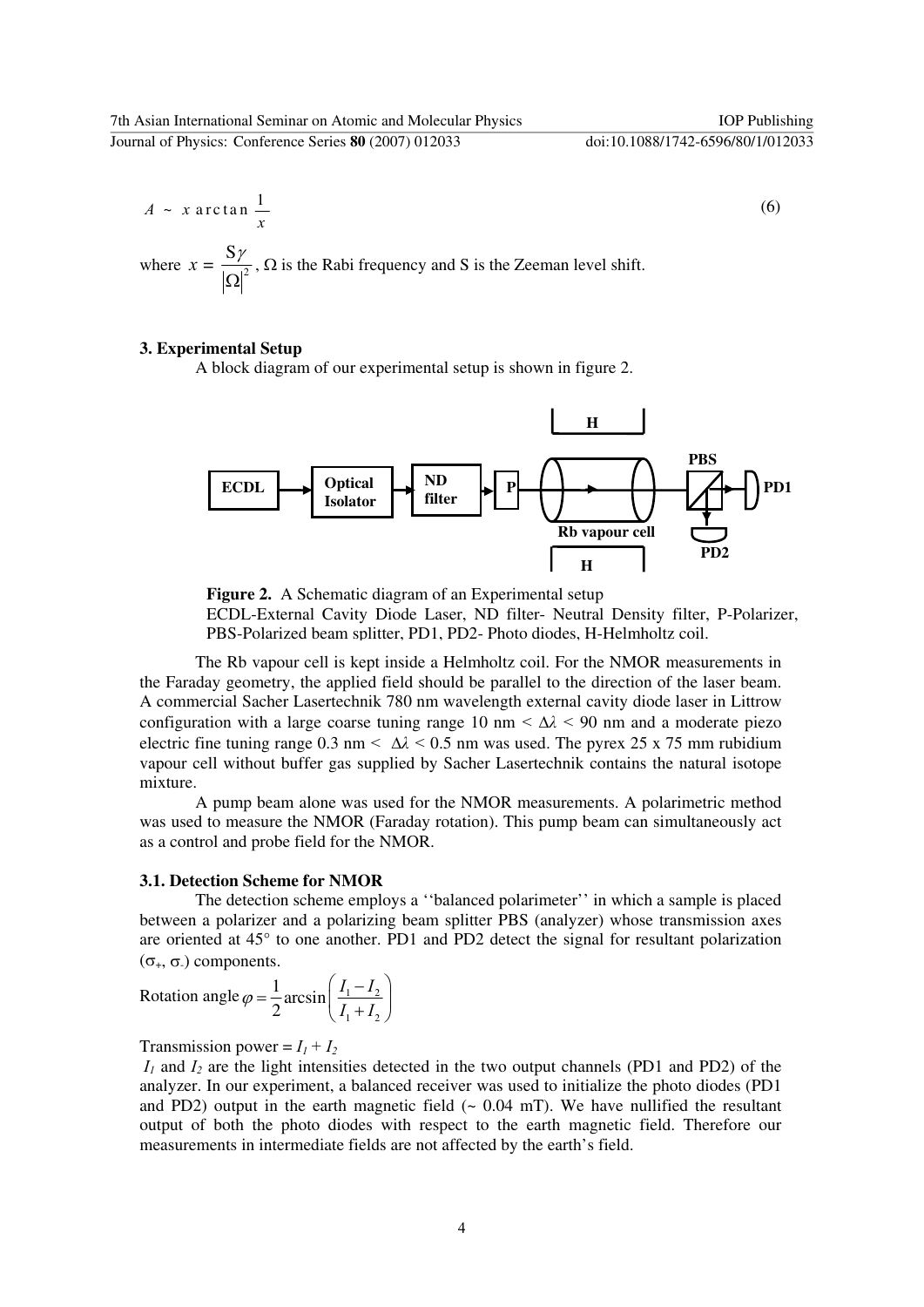#### **4. Results and Discussion**

The  $D_2$  line structure of rubidium is complex because of the excited state energy levels which are closely spaced and consists of 6 allowed transitions:  $F = 1$  to  $F<sup>1</sup> = 0$ , 1, 2;  $F<sup>1</sup> = 0$  $= 2$  to  $F<sup>1</sup> = 1$ , 2, 3 for <sup>87</sup>Rb, and  $F = 2$  to  $F<sup>1</sup> = 1$ , 2, 3;  $F = 3$  to  $F<sup>1</sup> = 2$ , 3, 4 for <sup>85</sup>Rb. The first excited state magnetic sub level of  $85Rb$  is shown in figure 1. The non linearity of these Zeeman levels is large compared to that of the ground state. Furthermore, the non linearity is less pronounced for  ${}^{87}Rb$  compared to  ${}^{85}Rb$ . We have considered the Doppler broadened absorption spectrum and the line spacings of the excited state Zeeman sub levels are less than the Doppler width (~550 MHz). It results in an overlap of all transitions within the same Doppler profile.

Intermediate magnetic field strength NMOR, upto 5mT, for the atomic transitions, F=1 to F'=0, 1, 2; F=2 to F'=1, 2, 3 for  ${}^{87}Rb$  and F=2 to F'= 1, 2, 3; F=3 to F'= 2, 3, 4 for  $85Rb$  is shown in figure 3. These measurements have been carried out for the saturation power ( $\sim 2$  mW) and for the low power regimes ( $\sim 0.4$  mW and  $\sim 0.15$  mW).



**Figure 3.** NMOR for <sup>87</sup>Rb and <sup>85</sup>Rb at different laser intensities.

We have computed the NMOR for both the Rb isotopes using equation 4. In figure 3a, the agreement between the experimental data and the calculated results is quite good for a laser intensity of 0.15 mW and it is because we have used the low power approximation to compute NMOR. In the case of  ${}^{87}Rb$ , F=1 to F'=0, 1, 2 and F=2 to F'= 1, 2, 3, the experimental data for 0.15 mW is comparable with the calculated results only above a field of 3 mT (figures 3b and 3c). It clearly shows that the intermediate field approximation is not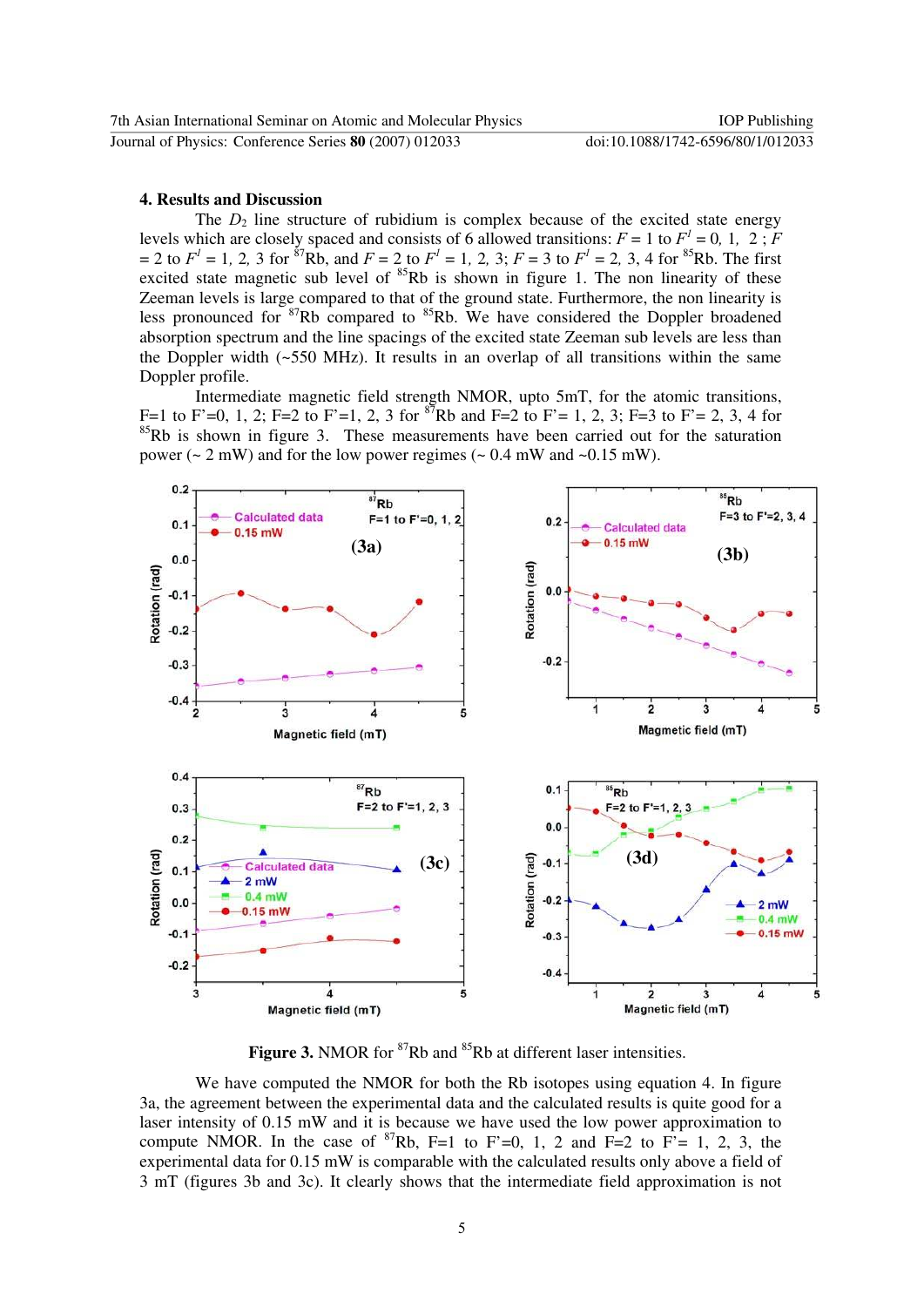valid in the weak field region. The 'hole burning' effect, i.e., removal of atoms from the Doppler broadened atomic distribution, can change the direction of rotation [7] and this is observed in our measurements for 2 mW laser power (figure 3d). These power dependent measurements differentiate the Bennet structure related NMOR and coherence NMOR.

The enhancement of non-linearity in the intermediate magnetic field strength is due to the non-linear Zeeman sublevel structure. In figure 3d, for  ${}^{85}Rb$ , F=2 to F'=1, 2, 3, it is noted that the structure of NMOR is different from that of the other transitions (figures 3a, 3b and 3c). It is due to the Zeeman level shift S  $(-100$  to 200 MHz for fields upto 5mT), which is comparatively smaller than that of other Zeeman level shifts (~230 to 325MHz for 87Rb, F= 1 to F'=0,1,2; ~ 430 to 500 MHz for <sup>87</sup>Rb, F=2 to F'= 1, 2, 3; ~180 to 260 MHz for <sup>85</sup>Rb, F=3 to F' = 2, 3, 4). The non-linear behaviour is dominant in the saturation power of 2 mW. Rotation varies drastically with respect to the detuning frequency (of the order of GHz) for 5 mT at the saturation power (2 mW).This is shown in figure 4.



**Figure 4.** NMOR in Rb  $D_2$  line with respect to detuning frequency

The PD1 and PD2 signals for 2 mW are shown in figure 5. Saturation effects and overlap of transitions in the relatively high field regime (3 to 5mT) result in an enhancement of non-linear effects. Transitions F=2 to F'= 1, 2, 3 in  ${}^{87}Rb$  and F=3 to F'=2, 3, 4 in  ${}^{85}Rb$ overlap over the field of 3 to 5mT and it is shown in figure 5b. This also plays a role in NMOR and complicates the structure in the intermediate field regime. So it is necessary to have a single rubidium isotope in the vapour cell for studies of high field NMOR. In figure 5a, the structure of <sup>87</sup>Rb, F=1 to F'=0, 1, 2 and <sup>85</sup>Rb, F=2 to F'=1, 2, 3 absorption changes its sign over a field of 3 to 5 mT. This shows that saturation effects are important in the intermediate field region.



**Figure 5.** Absorption spectra at different fields with the saturation power 2.5 mW.